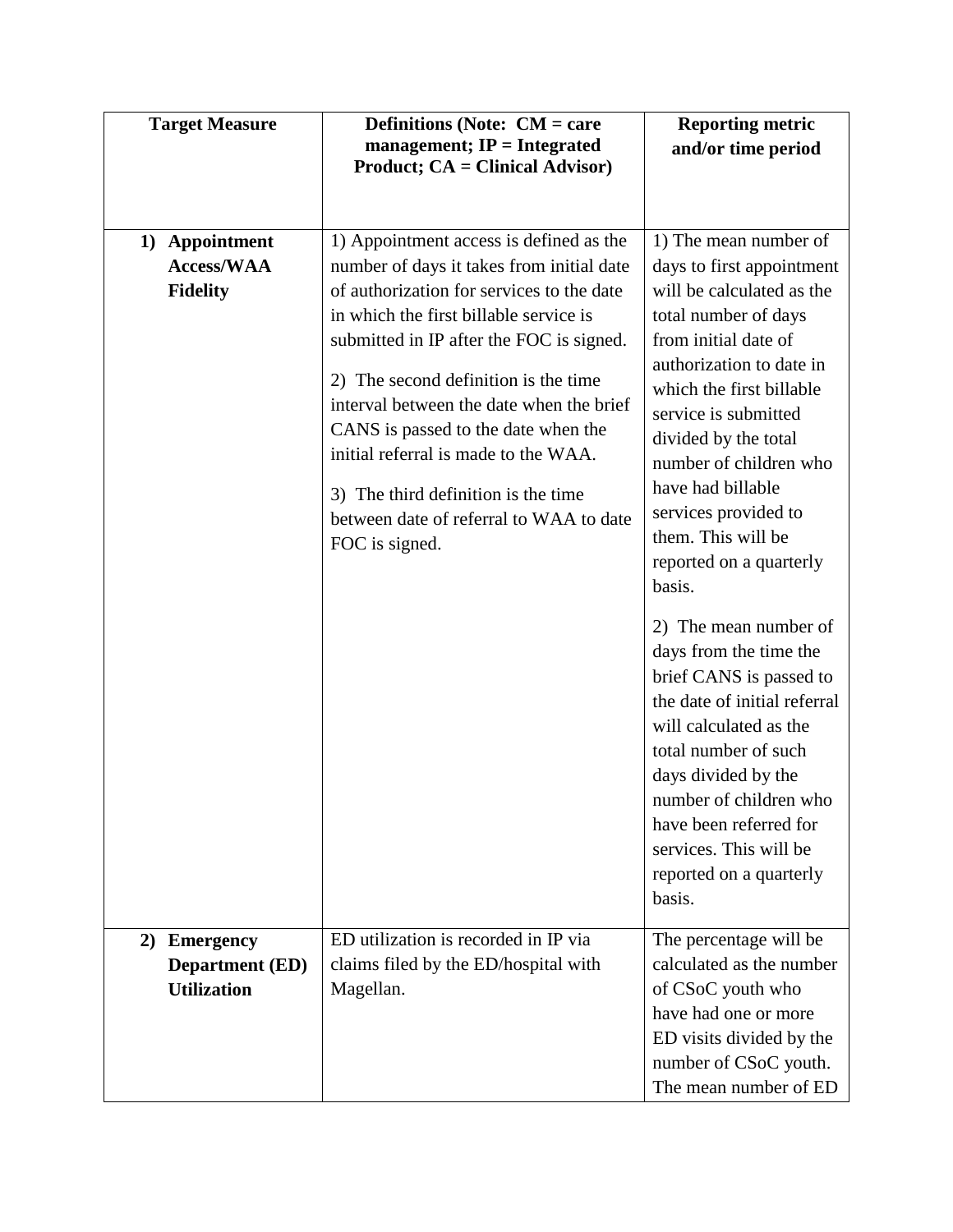|                                                                                                                                                                                                                                                                |                                                                                                                                                                                                                                  | visits among CSoC<br>children with at least<br>one ED visits can also<br>be reported. This<br>measure will not capture<br>enrollment into the<br>CSoC program from<br>ED's. This will be<br>reported on a quarterly<br>basis.                                                                                                                                                            |
|----------------------------------------------------------------------------------------------------------------------------------------------------------------------------------------------------------------------------------------------------------------|----------------------------------------------------------------------------------------------------------------------------------------------------------------------------------------------------------------------------------|------------------------------------------------------------------------------------------------------------------------------------------------------------------------------------------------------------------------------------------------------------------------------------------------------------------------------------------------------------------------------------------|
| 3) Utilization of<br><b>Community</b><br><b>Resources</b>                                                                                                                                                                                                      | The CSoC community based services<br>are CPST, PSR, Independent Living,<br>Respite, Parent and Youth training, and<br><b>Case Conference</b>                                                                                     | The mean will be<br>calculated as the total<br>number of community<br>based services billed<br>divided by the total<br>number of CSoC youth<br>and will be reported on a<br>quarterly basis.                                                                                                                                                                                             |
| 4) Utilization of<br>Wraparound<br><b>Facilitated</b><br>Services (as<br>evidenced by):<br><b>Failure to</b><br>a)<br>enroll within<br>ten days of<br>initial referral<br>&<br>b) Refusal to sign<br><b>FOC</b> within<br>ten days of<br>initial referral<br>& | Since all CSoC families will have a<br>POC with WAA facilitated services, the<br>interest is in the number of referred<br>families that do not enroll and if<br>enrolled what the average length of stay<br>is after enrollment. | The percentage of<br>referred families that are<br>not enrolled (for reasons<br>a and b) will be<br>calculated as the number<br>of referred families that<br>were not enrolled<br>divided by the number<br>of families that were<br>referred for services.<br>This will be reported on<br>a quarterly basis.<br>Average length of stay<br>after enrollment will<br>also be reported (c). |
| Length of stay<br>$\mathbf{c})$<br>after                                                                                                                                                                                                                       |                                                                                                                                                                                                                                  |                                                                                                                                                                                                                                                                                                                                                                                          |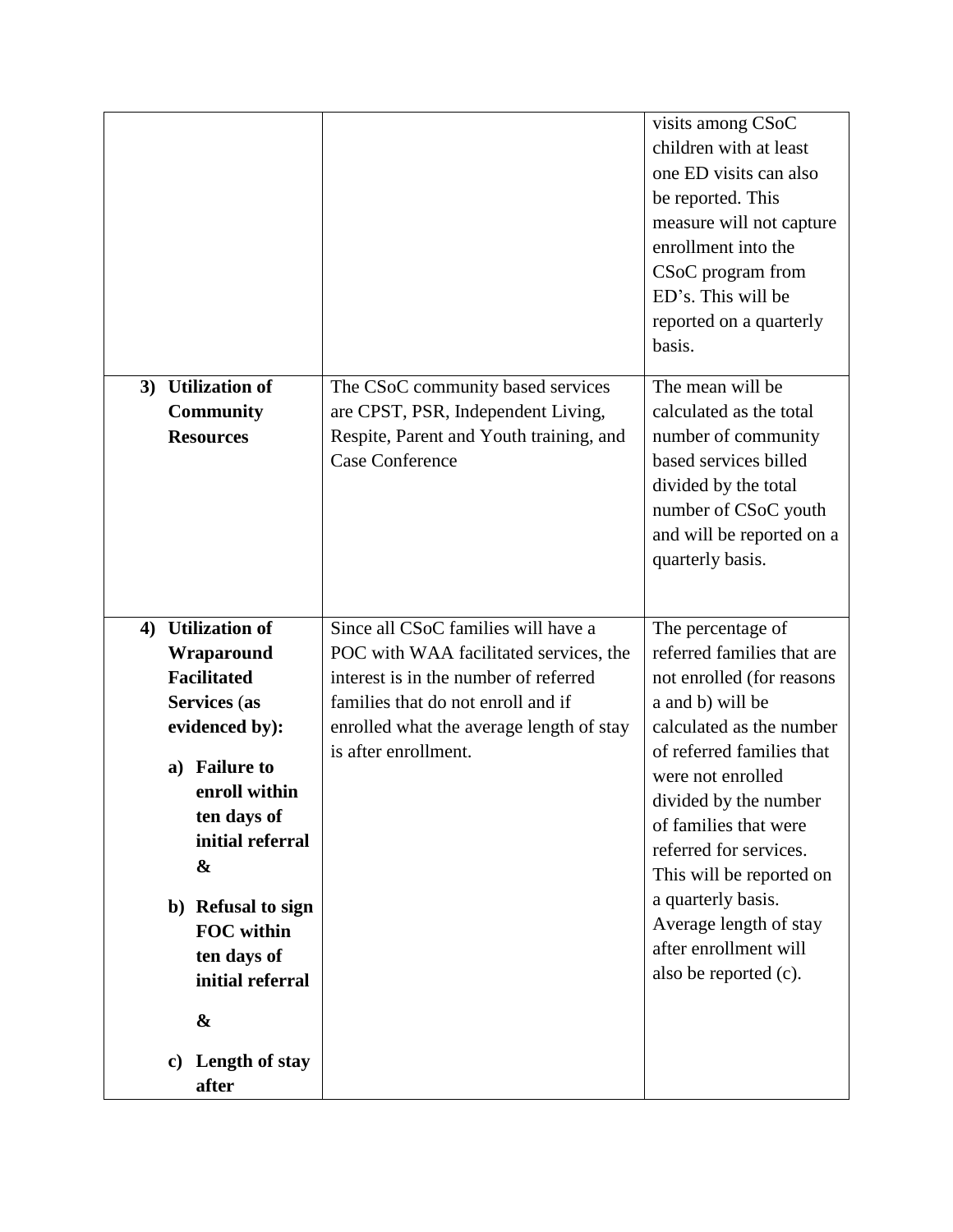| enrollment                                                                         |                                                                                                                                                                                                                                                                                                                             |                                                                                                                                                                                                                                                                                                                                                                                                                          |
|------------------------------------------------------------------------------------|-----------------------------------------------------------------------------------------------------------------------------------------------------------------------------------------------------------------------------------------------------------------------------------------------------------------------------|--------------------------------------------------------------------------------------------------------------------------------------------------------------------------------------------------------------------------------------------------------------------------------------------------------------------------------------------------------------------------------------------------------------------------|
| <b>Utilization of Peer</b><br>5)<br><b>Support Services</b>                        | Peer support services are reported by<br>FSO's and billed as S5110 (Parent<br>Support and Training) or H0038 (Youth<br>support and training) in CA.                                                                                                                                                                         | The mean number of<br>H0038 services provided<br>to CSoC youth will be<br>calculated as the number<br>of services provided<br>divided by the number<br>of CSoC youth enrolled.<br>The mean number of<br>S5110 services provided<br>to parents will be<br>calculated as the total<br>number of S5110<br>services provided<br>divided by the number<br>of CSoC enrolled. This<br>will be reported on a<br>quarterly basis. |
| 6) Number of Peer<br><b>Specialists</b><br>Providing<br><b>Services</b>            | A peer support specialist (parent and/or<br>youth support specialist) is an individual<br>who is so designated by the FSO. The<br>FSO's will report the number of peer<br>support specialists.                                                                                                                              | The number of full and<br>part-time peer specialists<br>and the number<br>providing services will<br>be reported on a<br>quarterly basis.                                                                                                                                                                                                                                                                                |
| <b>Number of</b><br>7)<br>Wraparound<br><b>Plans Developed</b><br>per Youth Served | If the POC is approved, the agencies are<br>authorized to provide an additional 180<br>days of service. At the end of this 180<br>day period, each POC must be re-<br>authorized. The number of plans<br>authorized every 180 days will be<br>reported. These 180 day authorizations<br>are recorded in CA by the provider. | The mean number of<br>POC's developed per<br>youth will be calculated<br>as the total number of<br>plans authorized every<br>180 days divided by the<br>total number of CSoC<br>youth enrolled. This will<br>be reported on a<br>quarterly basis. Those<br>providers who develop<br>either a very low or a<br>very high number of<br>treatment plans will be                                                             |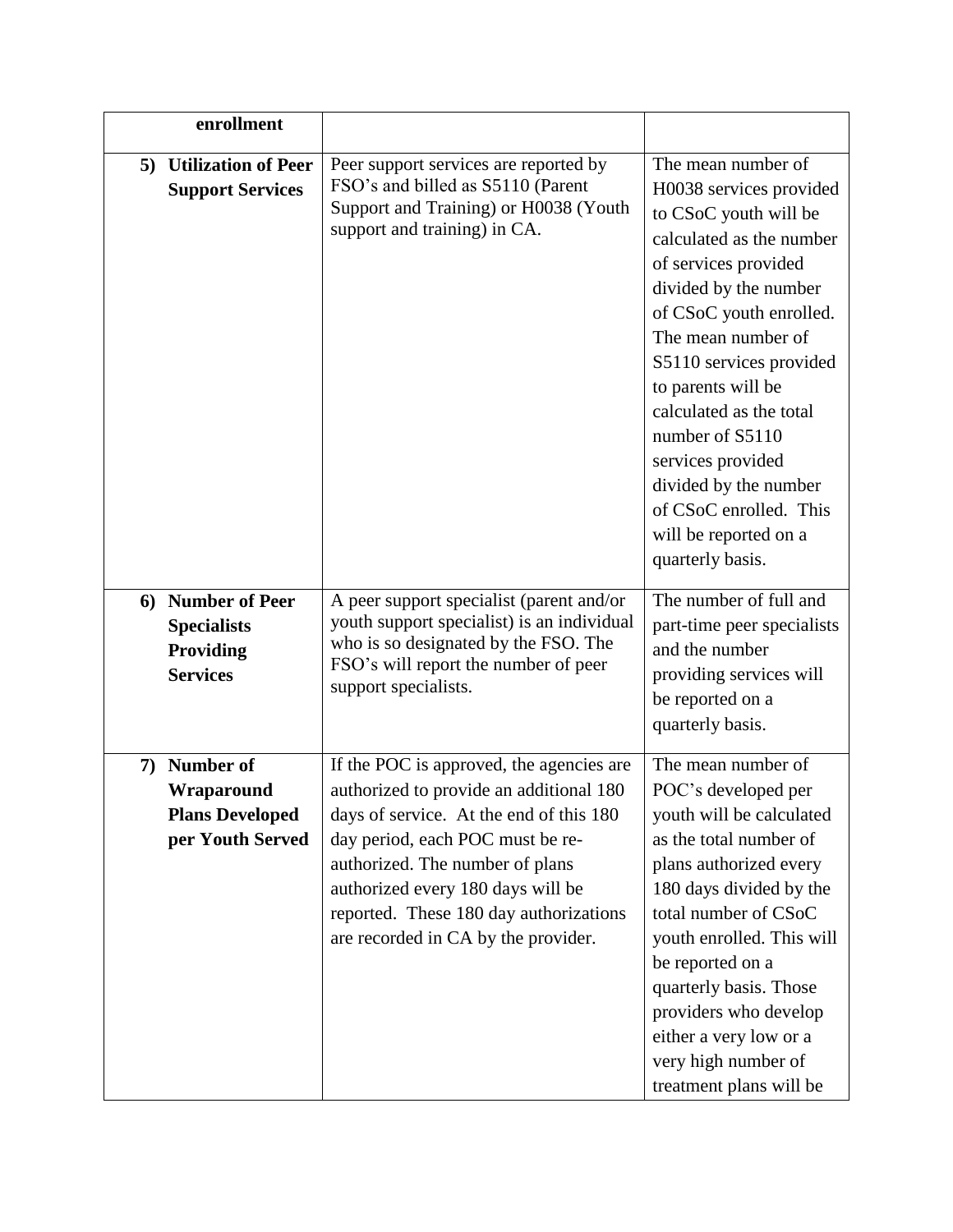|    |                                                                                                                        |                                                                                                                                                                                                                                                                                                                                                                                                                                                                                                                                                                                                   | identified and will be<br>reviewed                                                                                                                                                                                                                                                                                                                                                                                                                                                                                                          |
|----|------------------------------------------------------------------------------------------------------------------------|---------------------------------------------------------------------------------------------------------------------------------------------------------------------------------------------------------------------------------------------------------------------------------------------------------------------------------------------------------------------------------------------------------------------------------------------------------------------------------------------------------------------------------------------------------------------------------------------------|---------------------------------------------------------------------------------------------------------------------------------------------------------------------------------------------------------------------------------------------------------------------------------------------------------------------------------------------------------------------------------------------------------------------------------------------------------------------------------------------------------------------------------------------|
|    | 8) Youth Screened,<br><b>Identified as At-</b><br><b>Risk and</b><br><b>Referred to</b><br>Wraparound<br><b>Agency</b> | The number of youth screened with the<br>brief CANS and referred to<br>WAA's/FSO's/IA's is captured in IP<br>and or by Magellan CSoC team.                                                                                                                                                                                                                                                                                                                                                                                                                                                        | The percentage will be<br>calculated as the number<br>of youth referred to<br>WAA's divided by the<br>number given the brief<br>CANS. This will be<br>reported on a quarterly<br>basis.                                                                                                                                                                                                                                                                                                                                                     |
| 9) | <b>Crisis plans</b><br>developed and<br>implemented as<br>part of<br>individualized<br>service plan                    | The number of youth with crisis plans<br>who have had their crisis plans<br>implemented because of a crisis will be<br>reported. "Implemented" means that the<br>crisis plan was used to help stabilize the<br>youth during a crisis. These data will be<br>reported by WAA's/FSO's in CA using<br>H0045. This will permit tracking the<br>number of youth who experience crises.<br>The crisis plan implementation will be<br>reviewed during a chart audit of the<br>Wraparound Agency to determine if the<br>crisis plan was fully implemented using<br>the full range of community resources. | The percentage will be<br>calculated as the number<br>of CSoC youth with<br>crisis plans implemented<br>as measured by H0045<br>divided by the total<br>number of CSoC youth<br>with crisis plans. This<br>will be reported on a<br>quarterly basis. We will<br>audit charts of youth that<br>have an unusual number<br>of crisis plans<br>implemented (e.g., more<br>than two standard<br>deviations above the<br>mean). A summary of<br>the review of the<br>"fidelity" of the crisis<br>plans implemented will<br>be reported quarterly. |
|    | 10) Readmissions                                                                                                       | The re-admission rates to inpatient<br>psychiatric hospitals or facilities. List of<br>PRTFs. These re-admissions are coded<br>in IP.                                                                                                                                                                                                                                                                                                                                                                                                                                                             | The percentage of CSoC<br>youth re-admitted to in-<br>patient facilities will be<br>calculated as the number<br>re-admitted divided by<br>all CSoC youth with at                                                                                                                                                                                                                                                                                                                                                                            |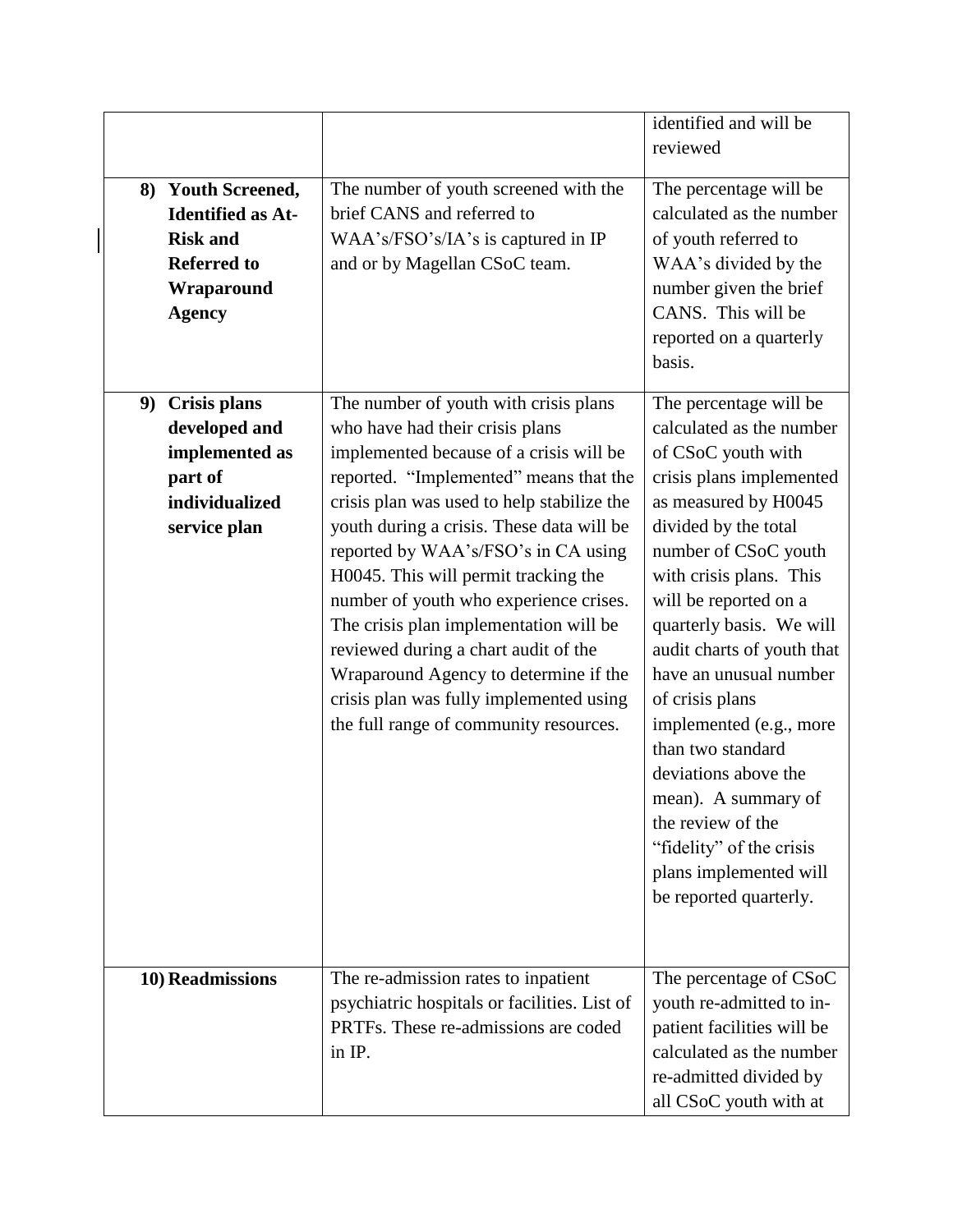|                    |                                                    | least one in-patient<br>admission. The mean<br>number of readmissions<br>among CSoC youth with<br>at least one readmission<br>will also be reported.<br>This will be reported on<br>a quarterly basis. |
|--------------------|----------------------------------------------------|--------------------------------------------------------------------------------------------------------------------------------------------------------------------------------------------------------|
| 11) Utilization of | Each claims based service listed below             | This will be reported on                                                                                                                                                                               |
| claims paid        | can be tracked by claims and the                   | a quarterly basis.                                                                                                                                                                                     |
| services           | frequencies of such services can be                |                                                                                                                                                                                                        |
|                    | reported. It is recommended that, at               |                                                                                                                                                                                                        |
|                    | first, the seven most frequently                   |                                                                                                                                                                                                        |
|                    | occurring services be reported.                    |                                                                                                                                                                                                        |
|                    | <b>Youth Support and Training</b><br>(YST) (H0038) |                                                                                                                                                                                                        |
|                    | Parent Support and Training<br>(PST) (S5110)       |                                                                                                                                                                                                        |
|                    | Independent Living (INL)<br>(H2014)                |                                                                                                                                                                                                        |
|                    | Short-term Respite (S5150)                         |                                                                                                                                                                                                        |
|                    | Crisis Stabilization (H0045)                       |                                                                                                                                                                                                        |
|                    | Crisis Intervention (H2011)<br>and $(S9485)$       |                                                                                                                                                                                                        |
|                    | Home_Builders (H0036 HK,<br>HO)                    |                                                                                                                                                                                                        |
|                    | Case Conference (CCO)<br>(99367, 99368)            |                                                                                                                                                                                                        |
|                    | Psychosocial Rehabilitation                        |                                                                                                                                                                                                        |
|                    | (PSR) (H2017)Community<br>Psychiatric Support and  |                                                                                                                                                                                                        |
|                    | Treatment (CPST, FFT,                              |                                                                                                                                                                                                        |
|                    | <b>MST</b> ; Mental Health                         |                                                                                                                                                                                                        |
|                    | Programs; Integrated Mental                        |                                                                                                                                                                                                        |
|                    | <b>Health and Substance Abuse</b>                  |                                                                                                                                                                                                        |
|                    | Programs) (H0036)                                  |                                                                                                                                                                                                        |
|                    | Addiction Services (H2036,<br>H2034)               |                                                                                                                                                                                                        |
|                    | Hospital (IP, Acute Detox)                         |                                                                                                                                                                                                        |
|                    | Psychiatric Residential                            |                                                                                                                                                                                                        |
|                    | <b>Treatment Facility (PRTF)</b>                   |                                                                                                                                                                                                        |
|                    | (PRT, RSI) (H2013, H0011)                          |                                                                                                                                                                                                        |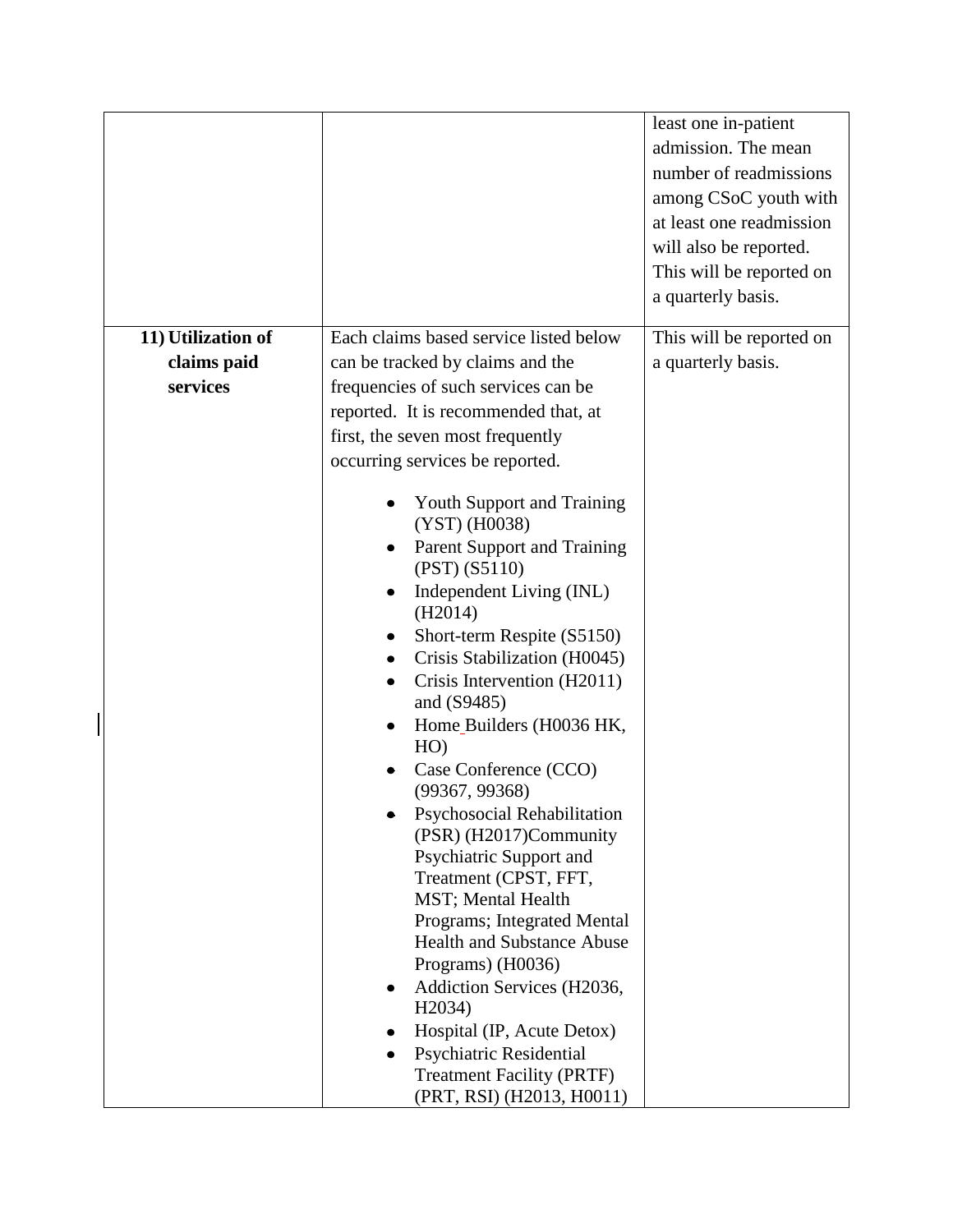|                       | TGH (H0018), NMGH                                          |                           |
|-----------------------|------------------------------------------------------------|---------------------------|
|                       | (T2048), TFC (S5145).                                      |                           |
|                       | <b>Other Licensed Practitioner</b>                         |                           |
|                       | Outpatient and inpatient                                   |                           |
|                       | hospital (90801, 90802,                                    |                           |
|                       | 90806, 90845, 90846,                                       |                           |
|                       | 90847, 90849, 90853, 90857,                                |                           |
|                       | 90862, 90870, 90875, 90876,                                |                           |
|                       | 90880, 96101, 96105, 96116,                                |                           |
|                       | 96118, 96150, 96151, 96152,                                |                           |
|                       | 96153, 96154, 96155, 99201,                                |                           |
|                       | 99201, 99202, 99203, 99204,                                |                           |
|                       | 99205, 99211, 99212, 99213,                                |                           |
|                       | 99214, 99215, 99218, 99219,                                |                           |
|                       | 99220, 99221, 99222, 99223,                                |                           |
|                       | 99231, 99232, 99233, 99234,                                |                           |
|                       | 99235, 99236, 99238, 99239,                                |                           |
|                       | 99241, 99243, 99242, 99244,                                |                           |
|                       | 99245, 99251, 99252, 99253,                                |                           |
|                       | 99254, 99255, 99281, 99282,                                |                           |
|                       | 99283, 99284, 99285, 99429,<br>99499, 99201, 99202, 99203, |                           |
|                       | 99204, 99205, 99211, 99212,                                |                           |
|                       | 99213, 99214, 99215, J0515,                                |                           |
|                       | J2680, 90801, 90847, 90849,                                |                           |
|                       | 90853, 90862, 90889)                                       |                           |
|                       | Medical<br>٠                                               |                           |
|                       | Physician/Psychiatric                                      |                           |
|                       | Outpatient services (J3490,                                |                           |
|                       | H0049, H0050, 90801,                                       |                           |
|                       | 90802, 90804, 90805, 90806,                                |                           |
|                       | 90807, 90808, 90809, 90810,                                |                           |
|                       | 90812, 90814, 90845, 90846,                                |                           |
|                       | 90853, 90887, 90857,                                       |                           |
|                       | 90862, 96101, 96102, 96103,                                |                           |
|                       | 96119, 96118, 96120,                                       |                           |
|                       | 96150, 96151, 96152, 96153,                                |                           |
|                       | 96154, 96155, 96372                                        |                           |
|                       | WAA community based                                        |                           |
|                       | services (H2021)                                           |                           |
|                       |                                                            |                           |
|                       |                                                            |                           |
| 12) Behavioral health | Claims services can report the average                     | A mean cost for all       |
| cost per person       | cost per CSoC child served per month                       | CSoC children will be     |
| served, per month     | overall and by level of care (LOC codes:                   | calculated as well as the |
|                       | $100 =$ inpatient; $200 =$ Residential; 400                | mean cost for CSoC        |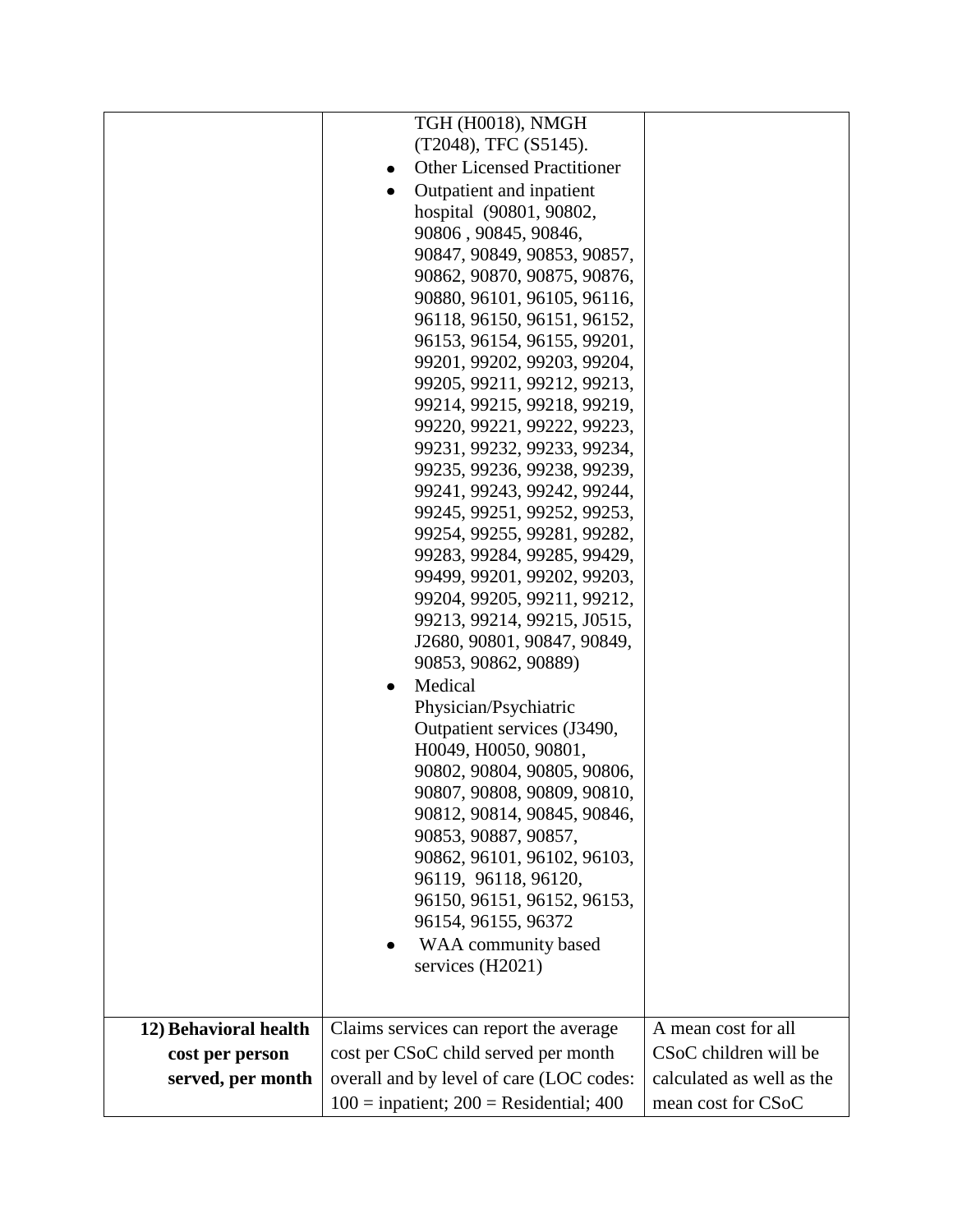|                             | $=$ IOP; 500 OP; 370 = SA Residential                                         | children by level of care.                      |
|-----------------------------|-------------------------------------------------------------------------------|-------------------------------------------------|
|                             | ASAM III.1 HWH; $371 = SA$                                                    | The mean expenditure                            |
|                             | Residential ASAM III.2D; $372 = SA$                                           | per month for all CSoC                          |
|                             | Residential ASAM III.3; $373 = SA$                                            | children will be                                |
|                             | Residential ASAM III.5; $374 = SA$                                            | calculated as the total                         |
|                             | Residential ASAM III.5D (LA only);                                            | expenditure divided by                          |
|                             | $375 = SA$ Residential ASAM III.7; 376                                        | the total number of                             |
|                             | $=$ SA Residential ASAM III.7D). PRTF                                         | CSoC children. The                              |
|                             | does not currently have a specific                                            | mean expenditure by                             |
|                             | outcome code and outcome code 200 is                                          | LOC per month will be                           |
|                             | used at this time. PRTF can be                                                | calculated as the total                         |
|                             | identified by the HCPC service codes                                          | expenditure for CSoC                            |
|                             | along with the specific modifiers.                                            | children in each level of                       |
|                             |                                                                               | care divided by the                             |
|                             |                                                                               | number of CSoC                                  |
|                             |                                                                               | children in each relevant                       |
|                             |                                                                               | level of care. This will                        |
|                             |                                                                               | be reported on a                                |
|                             |                                                                               | quarterly basis.                                |
|                             |                                                                               |                                                 |
| 13) School                  | The ability to report mean attendance                                         | The mean public school                          |
| attendance*                 | rates depends on the willingness of the                                       | attendance rates will be                        |
|                             | DOE to report school attendance for                                           | calculated as the total                         |
|                             | CSoC children. If the DOE does not                                            | number of days of                               |
|                             | provide this data, we may be able to get                                      | school attended divided                         |
|                             | this data from the WAA's and the                                              | by the number of CSoC                           |
|                             | FSO's (if they are asked to collect this                                      | youth who enrolled at                           |
|                             | data from the CSoC youth and families).                                       | the beginning of the                            |
|                             | It will not be possible to track                                              | school year (excluding                          |
|                             | attendance across all possible school                                         | excused days). This will                        |
|                             |                                                                               |                                                 |
|                             | types and settings. Since not all CSoC                                        | be reported on a semi-                          |
|                             | children enroll at the same time, it will                                     | annual basis by DOE                             |
|                             | be difficult to calculate mean attendance                                     | and on a quarterly basis                        |
|                             | rates for CSoC children that were not                                         | by the WAA.                                     |
|                             | enrolled at the beginning of the school                                       |                                                 |
|                             | year.                                                                         |                                                 |
|                             |                                                                               |                                                 |
| 14) Conduct:                | The number of CSoC youth who have                                             | The percentage of CSoC                          |
| Suspensions/<br>expulsions* | been suspended or expelled (as defined<br>by DOE) in a designated time period | youth that has been<br>suspended or expelled is |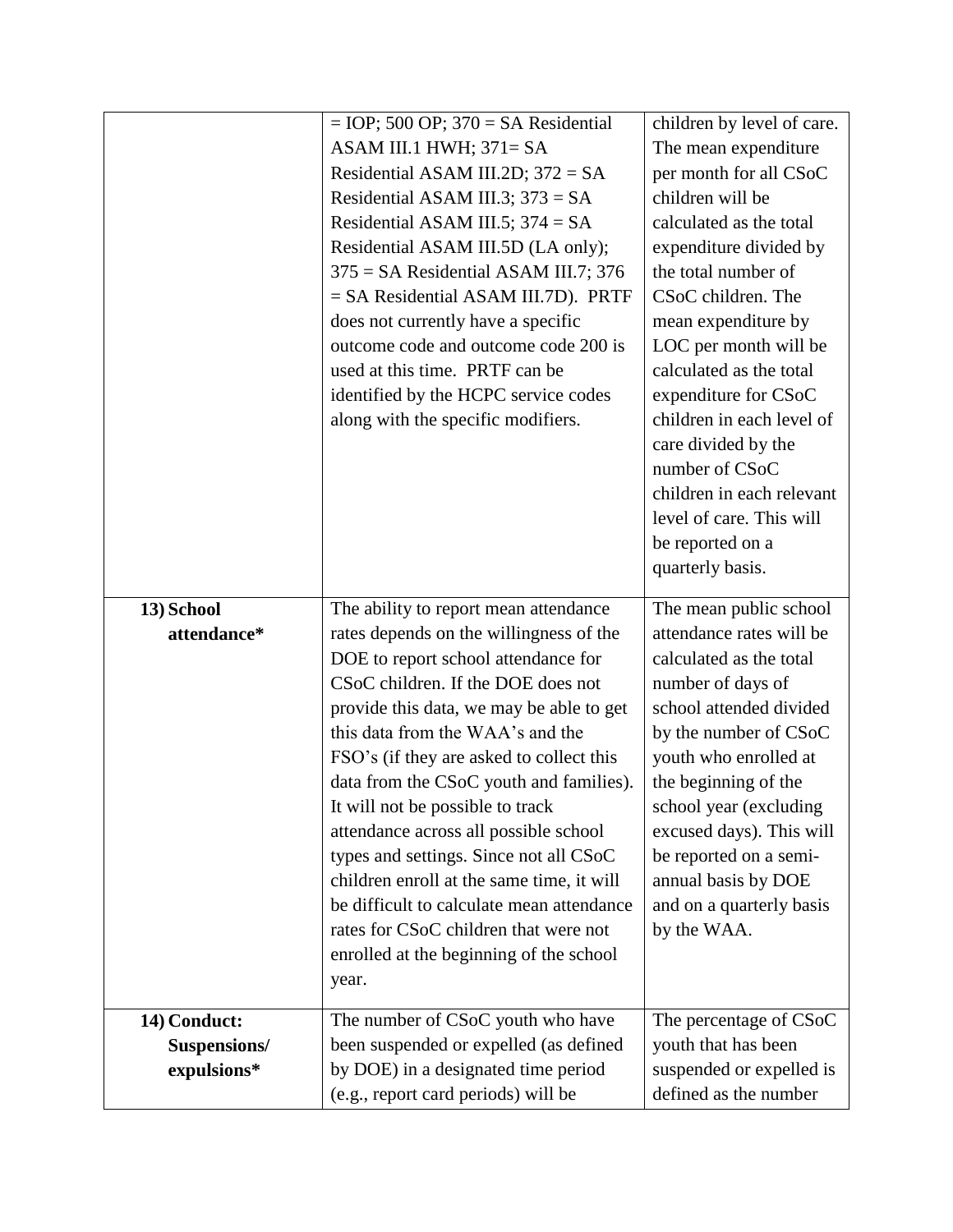|                     | reported. Our ability to report            | suspended $+$ expelled    |
|---------------------|--------------------------------------------|---------------------------|
|                     | suspensions/expulsions depends on the      | (defined by DOE)          |
|                     | willingness of the DOE to provide this     | divided by all current    |
|                     | information. If DOE does not provide       | CSoC children. This       |
|                     | this information, we should be able to     | will be reported on a     |
|                     | get such information from WAA's and        | semi-annually.            |
|                     | the FSO's.                                 |                           |
|                     |                                            |                           |
| 15) School          | Changes in the grade performance of        | We will report the mean   |
| performance*        | CSoC youth attending DOE public            | change in GPA's across    |
|                     | schools, as indicated by changes in        | sequential report cards   |
|                     | grade point averages on report cards,      | (e.g., mean change        |
|                     | will be reported. We will not be           | across CSoC youth from    |
|                     | tracking grade data on students in         | report card 1 to report   |
|                     | special ed or in alternative school        | card 2; mean change       |
|                     | settings since these students may be       | from report card 2 to     |
|                     | graded on different scales. The ability to | report card 3; etc.)      |
|                     | track changes in grade performance of      |                           |
|                     | CSoC youth depends on the willingness      |                           |
|                     | of the DOE to provide grades. The          |                           |
|                     | WAA's are charged with collecting and      |                           |
|                     | reporting grades.                          |                           |
| 16) Decreased       | This variable will start off with a        | The number of CSoC        |
| number of CSoC      | baseline report of the number of CSoC      | youth in restrictive      |
| youth placed in     | youth currently in restrictive settings.   | settings will be reported |
| restrictive         | Restrictive settings are defined as any    | quarterly. The            |
| settings, including | out-of-home placement with the             | percentage will be        |
| psychiatric         | exception of non-therapeutic foster        | calculated as the number  |
| inpatient           | home (by Magellan definition this is not   | of CSoC youth in          |
| settings*           | a restrictive setting). Examples include   | restrictive settings      |
|                     | inpatient hospital or substance abuse      | divided by the total      |
|                     | facility, detention setting, residential   | number of all CSoC        |
|                     | treatment facility, therapeutic group      | youth and will be         |
|                     | home, psychiatric residential treatment    | reported quarterly.       |
|                     | facility, half-way house, and therapeutic  |                           |
|                     | foster care home. Restrictive setting      |                           |
|                     | placement is documented in IP and          |                           |
|                     | submitted by WAA.                          |                           |
|                     |                                            |                           |
| <b>Items 13-16</b>  | The responsibility is with the WAA to      |                           |